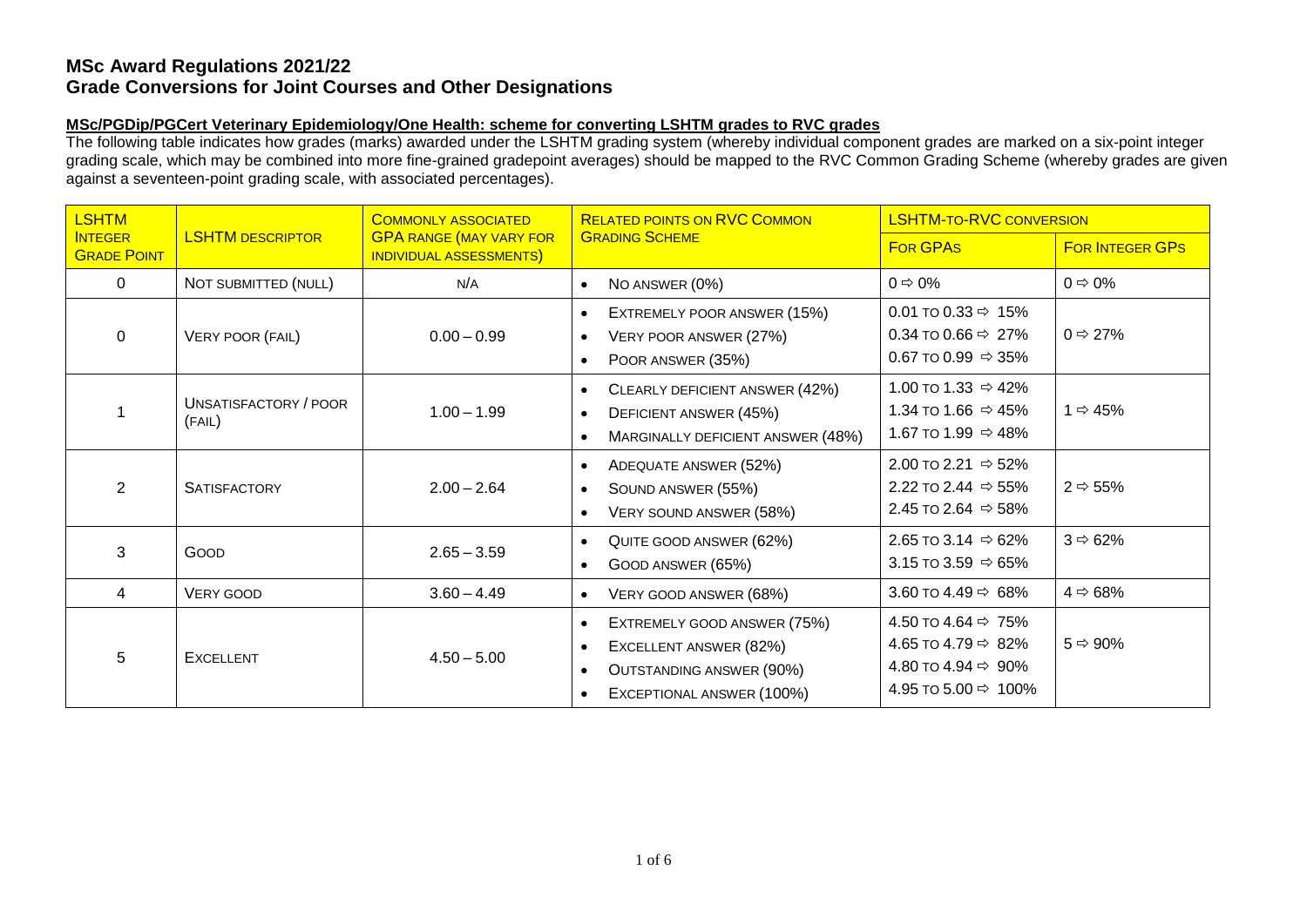As supporting rationale for the preceding conversions, the following table compares more detailed grade descriptors for RVC and LSHTM grades.

| <b>RVC Mark</b><br>descriptor<br>and mark | <b>RVC criteria</b>                                                                                                                                                                                                                                                                                                                                                                                                                                                                                                                                                                                                                                                                                | <b>RVC</b><br>postgrad<br>class | <b>LSHTM</b><br>descriptor<br>and GP | <b>LSHTM criteria</b>                                                                                                                                                                                                                                                                                                                                        | <b>LSHTM</b><br>postgrad<br><b>class</b> |
|-------------------------------------------|----------------------------------------------------------------------------------------------------------------------------------------------------------------------------------------------------------------------------------------------------------------------------------------------------------------------------------------------------------------------------------------------------------------------------------------------------------------------------------------------------------------------------------------------------------------------------------------------------------------------------------------------------------------------------------------------------|---------------------------------|--------------------------------------|--------------------------------------------------------------------------------------------------------------------------------------------------------------------------------------------------------------------------------------------------------------------------------------------------------------------------------------------------------------|------------------------------------------|
| No answer<br>(0%)                         | Selection and coverage of material: Nothing presented<br>or completely incorrect information or containing nothing at<br>all of relevance.<br>Understanding: None evident. No evidence of wider<br>reading of an appropriate nature.<br>Structure, clarity and presentation: None or extremely<br>poor.                                                                                                                                                                                                                                                                                                                                                                                            | Fail                            | Not submitted<br>(0)                 | Null mark may be given where work has not<br>been submitted or attempted, or is in<br>serious breach of assessment<br>criteria/regulations.                                                                                                                                                                                                                  | Fail                                     |
| Extremely<br>poor answer<br>(15%)         | Selection and coverage of material: Hardly any<br>information or information that is almost entirely incorrect<br>or irrelevant.<br>Understanding: No or almost no understanding evident.<br>No, or almost no, evidence of wider reading of an<br>appropriate nature.<br>Structure, clarity and presentation: None or very poor.                                                                                                                                                                                                                                                                                                                                                                   | Fail                            | Very poor (0)                        | Poor engagement with the topic, limited<br>understanding, very poor argument &<br>analysis.<br>Simple general criteria for qualitative<br>work: None of the major points present;<br>many irrelevant points included and a<br>serious lack of understanding.<br>Simple general criteria for quantitative<br>work: Some correct, essential part<br>incorrect. | Fail                                     |
| Very poor<br>answer<br>(27%)              | Selection and coverage of material: Very limited amount<br>of information that is correct and relevant.<br>Understanding: If any, extremely limited evidence of<br>understanding. No, or almost no, evidence of wider<br>reading of an appropriate nature.<br>Structure, clarity and presentation: Very poor.                                                                                                                                                                                                                                                                                                                                                                                      | Fail                            | Very poor (0)                        |                                                                                                                                                                                                                                                                                                                                                              | Fail                                     |
| Poor answer<br>(35%)                      | Selection and coverage of material: Little information<br>that is correct and relevant. For projects, incomplete or<br>inaccurate account of task with inadequate description of<br>aims and methods of practical work and containing<br>significant, and/or a large number of, errors.<br>Understanding: If any, very limited evidence of<br>understanding. There may be evidence of very limited<br>wider reading of an appropriate nature. For projects, many<br>unexplained observations or assertions likely; little or no<br>evidence of original/innovative thinking; very limited<br>reference to published work from authoritative sources.<br>Structure, clarity and presentation: Poor. | Fail                            | Very poor (0)                        |                                                                                                                                                                                                                                                                                                                                                              | Fail                                     |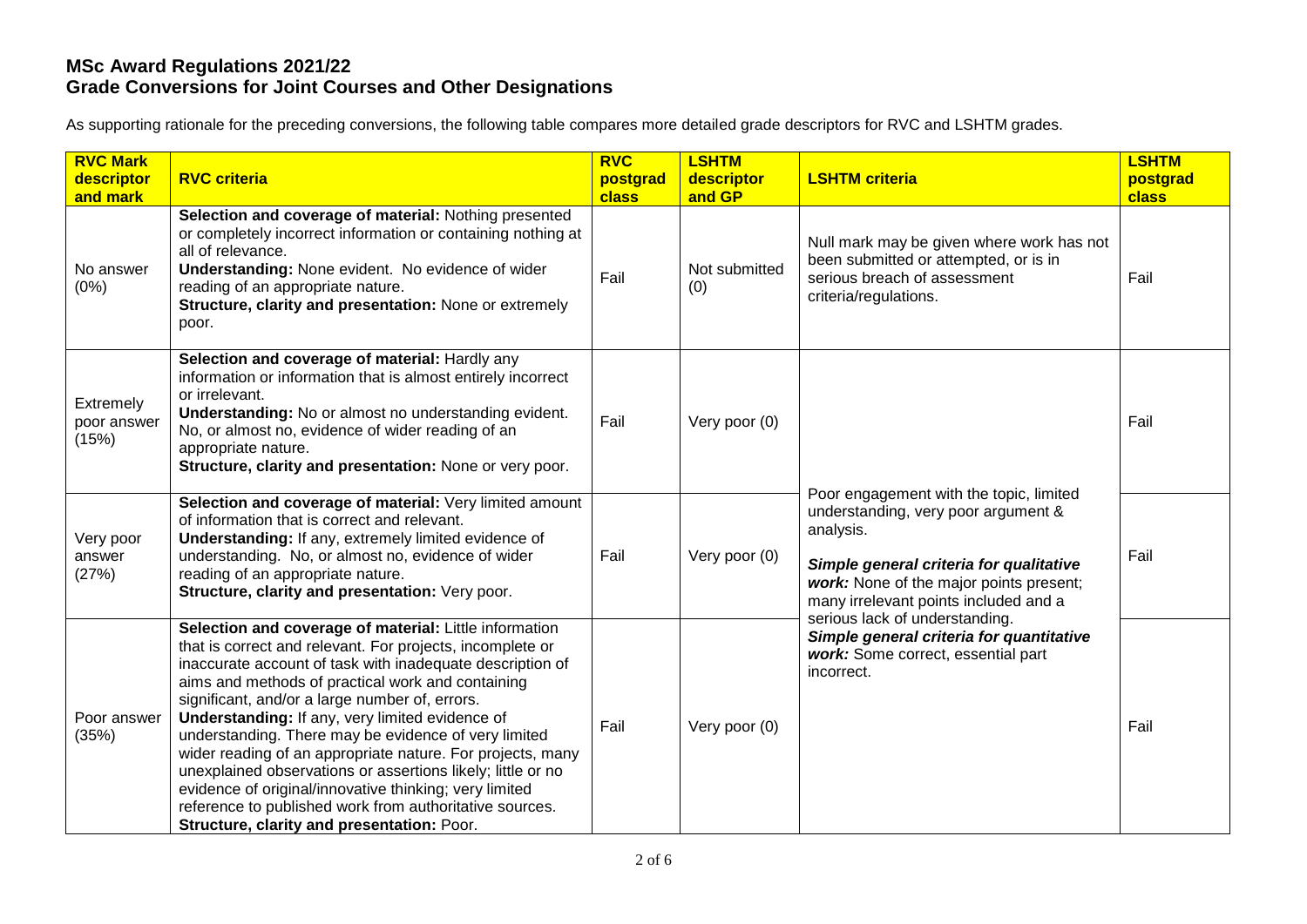| <b>RVC Mark</b><br>descriptor<br>and mark  | <b>RVC criteria</b>                                                                                                                                                                                                                                                                                                                                                                                                                                                                                                                                                                                                                                                                                                                                                                                                                                                                                                                                     | <b>RVC</b><br>postgrad<br>class | <b>LSHTM</b><br>descriptor<br>and GP | <b>LSHTM criteria</b>                                                                                                                                                                                                                                                                                                                                                                      | <b>LSHTM</b><br>postgrad<br>class |
|--------------------------------------------|---------------------------------------------------------------------------------------------------------------------------------------------------------------------------------------------------------------------------------------------------------------------------------------------------------------------------------------------------------------------------------------------------------------------------------------------------------------------------------------------------------------------------------------------------------------------------------------------------------------------------------------------------------------------------------------------------------------------------------------------------------------------------------------------------------------------------------------------------------------------------------------------------------------------------------------------------------|---------------------------------|--------------------------------------|--------------------------------------------------------------------------------------------------------------------------------------------------------------------------------------------------------------------------------------------------------------------------------------------------------------------------------------------------------------------------------------------|-----------------------------------|
| Clearly<br>deficient<br>answer<br>(42%)    | As for 45 but with a greater number, and/or more<br>significant, omissions/inaccuracies/errors, flaws in<br>understanding, presentation and/or communication of<br>information. There may be less evidence of wider reading<br>of an appropriate nature.                                                                                                                                                                                                                                                                                                                                                                                                                                                                                                                                                                                                                                                                                                | Fail                            | Unsatisfactory/<br>Poor $(1)$        |                                                                                                                                                                                                                                                                                                                                                                                            | Fail                              |
| Deficient<br>answer<br>(45%)               | Selection and coverage of material: Superficial<br>coverage of topic that is descriptive and flawed by many<br>important omissions and/or significant errors. For projects,<br>also incomplete record of aims and methods of practical<br>work, little comment on most observations.<br><b>Understanding:</b> Some evidence of understanding but not<br>of original thought or critical analysis. Evidence of limited<br>wider reading of an appropriate nature. For projects, likely<br>to be inaccuracies in data analysis and/or interpretation<br>and unexplained observations or assertions; little or no<br>evidence of original/innovative thought; very limited<br>reference to published work from authoritative sources.<br>Structure, clarity and presentation: Some<br>disorganisation in structure, lack of organisation, and<br>deficiencies in clarity of expression. For projects, adequate<br>although may not be entirely systematic. | Fail                            | Unsatisfactory/<br>Poor $(1)$        | Inadequate engagement with the topic,<br>gaps in understanding, poor argument &<br>analysis.<br>Simple general criteria for qualitative<br>work: A few points are included, but lack of<br>understanding is shown together with use of<br>irrelevant points.<br>Simple general criteria for quantitative<br>work: Many correct but essential part (to be<br>defined) incorrect or unknown. | Fail                              |
| Marginally<br>deficient<br>answer<br>(48%) | As for 45 but with fewer, and/or less significant,<br>omissions/inaccuracies/errors, flaws in understanding,<br>presentation and/or communication of information. There<br>may be more evidence of wider reading of an appropriate<br>nature.                                                                                                                                                                                                                                                                                                                                                                                                                                                                                                                                                                                                                                                                                                           | Fail                            | Unsatisfactory/<br>Poor $(1)$        |                                                                                                                                                                                                                                                                                                                                                                                            | Fail                              |
| Adequate<br>answer<br>(52%)                | As for 55 but with more numerous, and/or more significant<br>omissions/inaccuracies/errors, flaws in understanding,<br>presentation and/or communication of information. There<br>may be less evidence of wider reading of an appropriate<br>nature.                                                                                                                                                                                                                                                                                                                                                                                                                                                                                                                                                                                                                                                                                                    | Pass                            | Satisfactory<br>(2)                  | Adequate evidence of engagement with the<br>topic but some gaps in understanding or<br>insight, routine argument & analysis, and<br>may have some inaccuracies or omissions.                                                                                                                                                                                                               | Pass                              |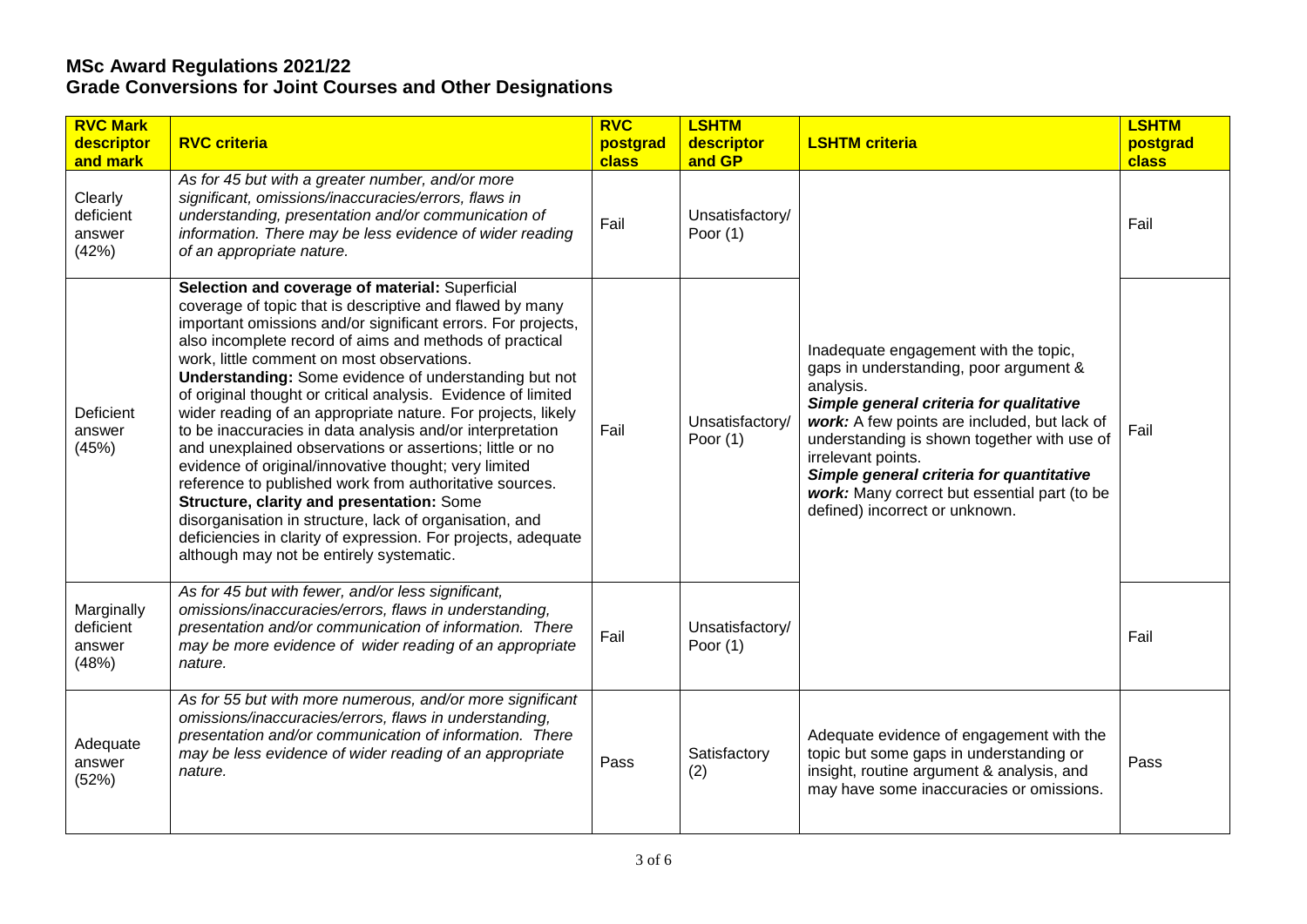| <b>RVC Mark</b><br>descriptor<br>and mark | <b>RVC criteria</b>                                                                                                                                                                                                                                                                                                                                                                                                                                                                                                                                                                                                                                                                                                                                                                                                                                                                                                                                                                        | <b>RVC</b><br>postgrad<br>class | <b>LSHTM</b><br>descriptor<br>and GP | <b>LSHTM criteria</b>                                                                                                                                                                                                                                                                                          | <b>LSHTM</b><br>postgrad<br>class     |
|-------------------------------------------|--------------------------------------------------------------------------------------------------------------------------------------------------------------------------------------------------------------------------------------------------------------------------------------------------------------------------------------------------------------------------------------------------------------------------------------------------------------------------------------------------------------------------------------------------------------------------------------------------------------------------------------------------------------------------------------------------------------------------------------------------------------------------------------------------------------------------------------------------------------------------------------------------------------------------------------------------------------------------------------------|---------------------------------|--------------------------------------|----------------------------------------------------------------------------------------------------------------------------------------------------------------------------------------------------------------------------------------------------------------------------------------------------------------|---------------------------------------|
| Sound<br>answer<br>(55%)                  | Selection and coverage of material: Basic coverage of<br>main aspects of topic but with some significant<br>omissions/inaccuracies/errors. For projects, systematic<br>account of task with adequate record of aims and methods<br>of practical work and no significant errors, omissions or<br>inaccuracies; but appropriate speculation is unlikely or, if<br>present, is likely to be unsubstantiated.<br><b>Understanding: Statements supported by facts but limited</b><br>evidence of critical ability or powers of argument. Evidence<br>of sufficient wider reading of an appropriate nature. For<br>projects, sufficient reference to published work from<br>authoritative sources; data are largely accurate but there<br>may be some unexplained observations or assertions;<br>limited evidence of original/innovative thought.<br>Structure, clarity and presentation: In general,<br>(reasonably) organised and logical presentation with<br>adequate clarity of expression. | Pass                            | Satisfactory<br>(2)                  | Simple general criteria for qualitative<br>work: Sufficient relevant information is<br>included but not all major points are<br>discussed, and there may be some errors of<br>interpretation.<br>Simple general criteria for quantitative<br>work: Essential parts correct (to be<br>defined), some incorrect. | Pass                                  |
| Very sound<br>answer<br>(58%)             | As for 55 but with fewer, and/or less significant<br>omissions/inaccuracies/errors and more evidence of<br>critical ability and/or powers of argument and clarity of<br>expression. There may be more evidence of wider<br>reading of an appropriate nature.                                                                                                                                                                                                                                                                                                                                                                                                                                                                                                                                                                                                                                                                                                                               | Pass                            | Satisfactory<br>(2)                  |                                                                                                                                                                                                                                                                                                                | Pass                                  |
| Quite good<br>answer<br>(62%)             | As for 65 but with more, and/or more significant,<br>omissions/inaccuracies/errors and less evidence of critical<br>ability/judgement. There may be less evidence of wider<br>reading of an appropriate nature.                                                                                                                                                                                                                                                                                                                                                                                                                                                                                                                                                                                                                                                                                                                                                                            | Pass                            | Good(3)                              | Good (but not necessarily comprehensive)<br>engagement with the topic, clear<br>understanding & insight, reasonable<br>argument & analysis, but may have some<br>inaccuracies or omissions.                                                                                                                    | Pass                                  |
| Good<br>answer<br>(65%)                   | Selection and coverage of material: Good coverage of<br>relevant material and clear evidence of critical judgement<br>in selection of information. Few or no significant<br>omissions or errors. For projects, systematic and accurate<br>account of task with full record of aims and methods of<br>practical work and no significant errors or omissions; some<br>speculation, where appropriate, but may not be fully<br>supported.                                                                                                                                                                                                                                                                                                                                                                                                                                                                                                                                                     | Merit                           | Good(3)                              |                                                                                                                                                                                                                                                                                                                | Pass (there<br>is no merit<br>option) |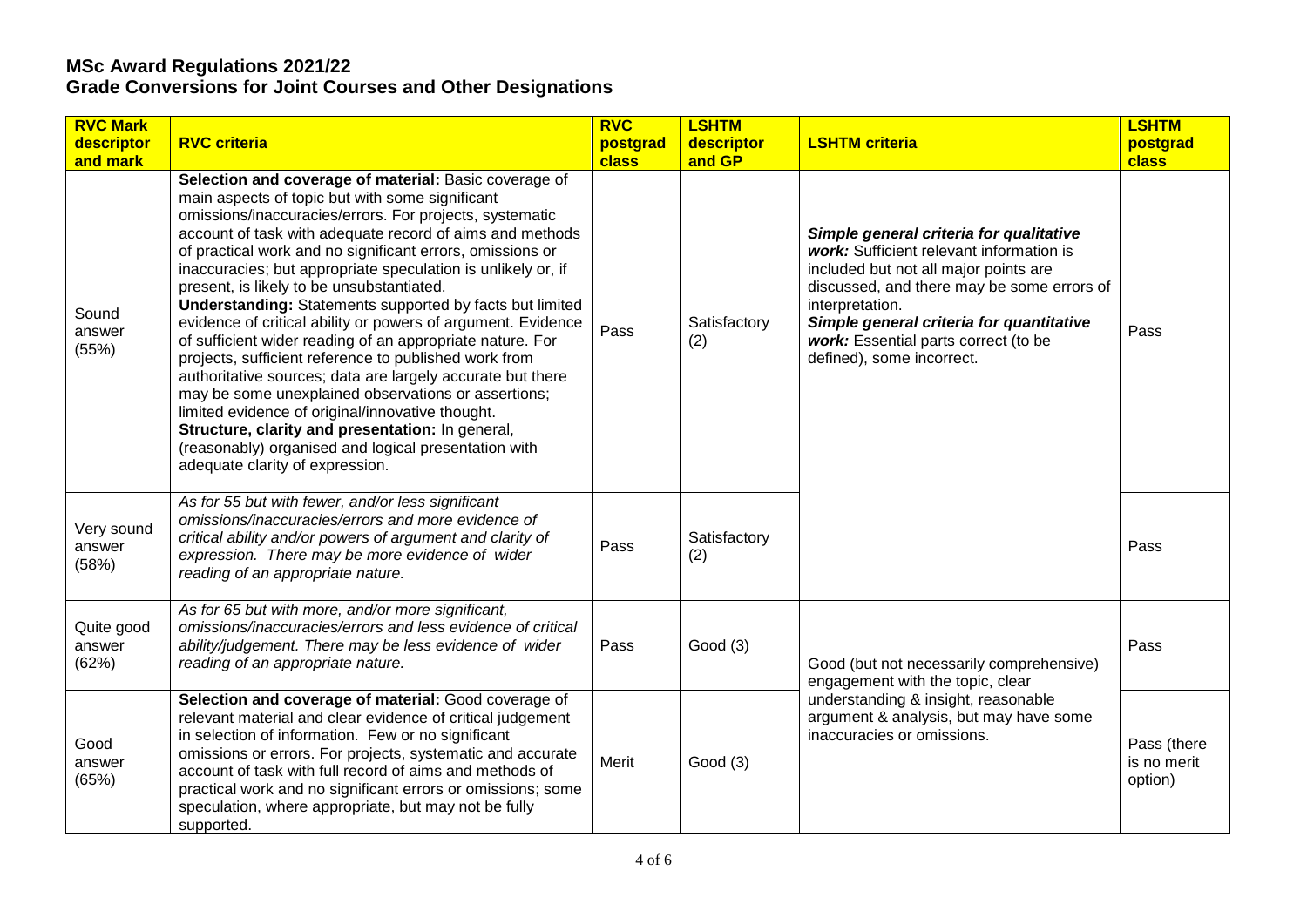| <b>RVC Mark</b><br>descriptor<br>and mark | <b>RVC criteria</b>                                                                                                                                                                                                                                                                                                                                                                                                                                                                                                                                                                       | <b>RVC</b><br>postgrad<br>class | <b>LSHTM</b><br>descriptor<br>and GP | <b>LSHTM criteria</b>                                                                                                                                                                                                                                                                                                                                                                                                                                                                                                                                                           | <b>LSHTM</b><br>postgrad<br>class     |
|-------------------------------------------|-------------------------------------------------------------------------------------------------------------------------------------------------------------------------------------------------------------------------------------------------------------------------------------------------------------------------------------------------------------------------------------------------------------------------------------------------------------------------------------------------------------------------------------------------------------------------------------------|---------------------------------|--------------------------------------|---------------------------------------------------------------------------------------------------------------------------------------------------------------------------------------------------------------------------------------------------------------------------------------------------------------------------------------------------------------------------------------------------------------------------------------------------------------------------------------------------------------------------------------------------------------------------------|---------------------------------------|
|                                           | Understanding: Thorough grasp of concepts and<br>evidence of synthesis of information and critical ability.<br>Evidence of sufficient, or some more extensive, wider<br>reading of an appropriate nature. For projects, reasonable<br>comment on all observations with few unexplained findings<br>or assertion; some evidence of original/innovative thinking;<br>appropriate reference to published work from authoritative<br>sources; data manipulated and analysed correctly.<br>Structure, clarity and presentation: Logical and<br>organised structure with clarity of expression. |                                 |                                      | Simple general criteria for qualitative<br>work: The major points are discussed, but<br>relevant, though less important<br>considerations, are omitted.<br>Simple general criteria for quantitative<br>work: Most correct, a few incorrect allowed.                                                                                                                                                                                                                                                                                                                             |                                       |
| Very good<br>answer<br>(68%)              | As for 65 but with fewer, and/or less significant,<br>omissions/inaccuracies/errors. More evidence of critical<br>judgement likely. There may be more evidence of wider<br>reading of an appropriate nature.                                                                                                                                                                                                                                                                                                                                                                              | Merit                           | Very good (4)                        | Very good engagement with the topic, very<br>good depth of understanding & insight, very<br>good argument & analysis. This work may<br>be 'borderline distinction standard'.<br>Note that very good work may have<br>some inaccuracies or omissions but not<br>enough to question the understanding<br>of the subject matter.<br>Simple general criteria for qualitative<br>work: A full discussion of the topic that<br>includes all relevant information and critical<br>evaluation.<br>Simple general criteria for quantitative<br>work: Almost all correct, none incorrect. | Pass (there<br>is no merit<br>option) |
| Extremely<br>good<br>answer<br>(75%)      | Selection and coverage of material: Question answered<br>fully and accurately. Few errors and/or omissions and<br>none of significance. For projects, full and accurate<br>account of task, aims and methods of practical work with<br>few errors and/or omissions and none of significance;<br>where appropriate, sensible speculation, supported by<br>evidence.<br><b>Understanding:</b> Thorough grasp of concepts with<br>evidence of powers of critical analysis, argument and<br>original thinking. Evidence of extensive wider reading of                                         | <b>Distinction</b>              | Excellent (5)                        | Excellent engagement with the topic,<br>excellent depth of understanding & insight,<br>excellent argument & analysis. Generally,<br>this work will be 'distinction standard'.<br>NB that excellent work does not have to<br>$\bullet$<br>be 'outstanding' or exceptional by<br>comparison with other students; these<br>grades should not be capped to a                                                                                                                                                                                                                        | <b>Distinction</b>                    |